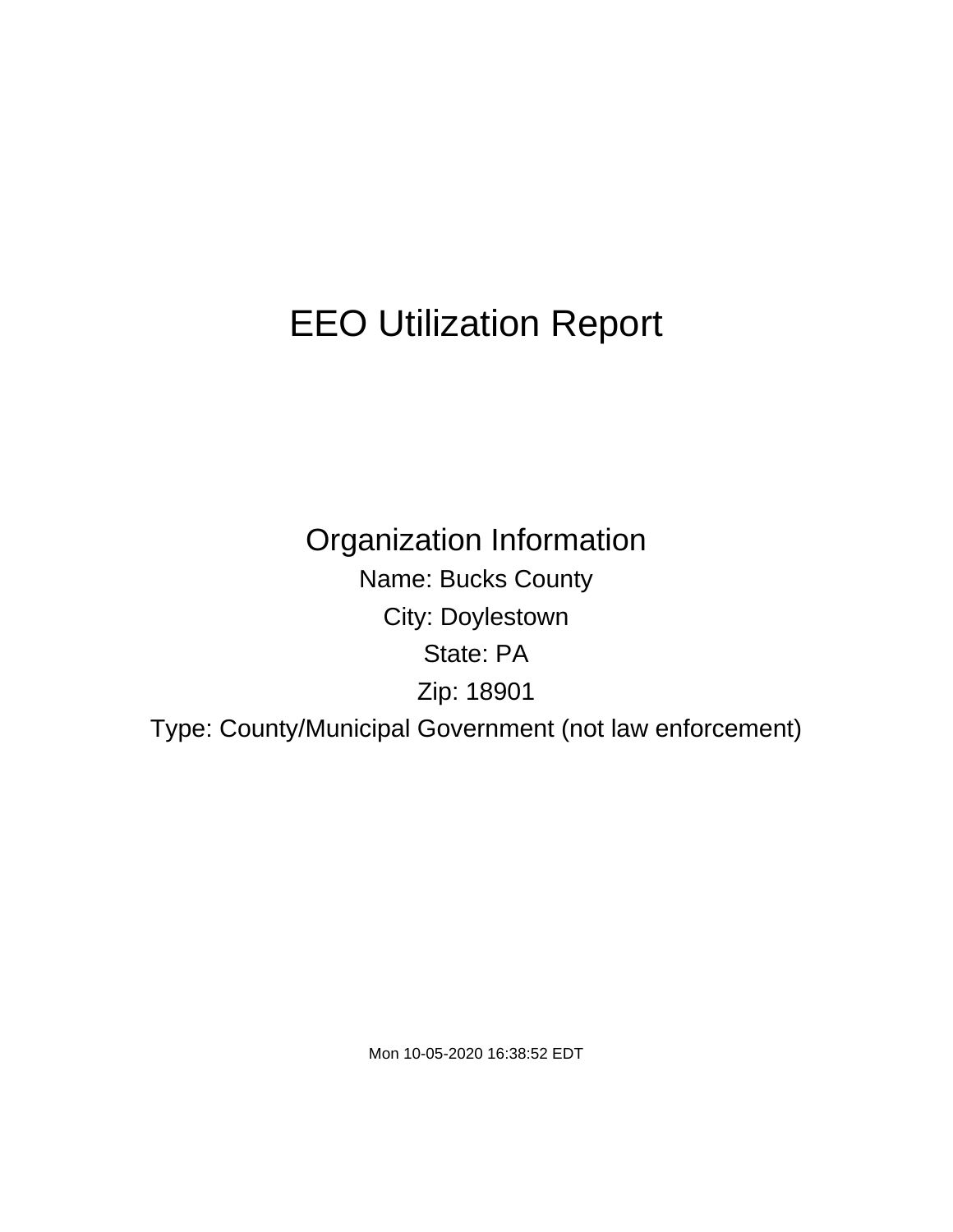# **Step 1: Introductory Information**

# **Policy Statement:**

See Attached Policy. Following File has been uploaded:2-NonDiscrimination.pdf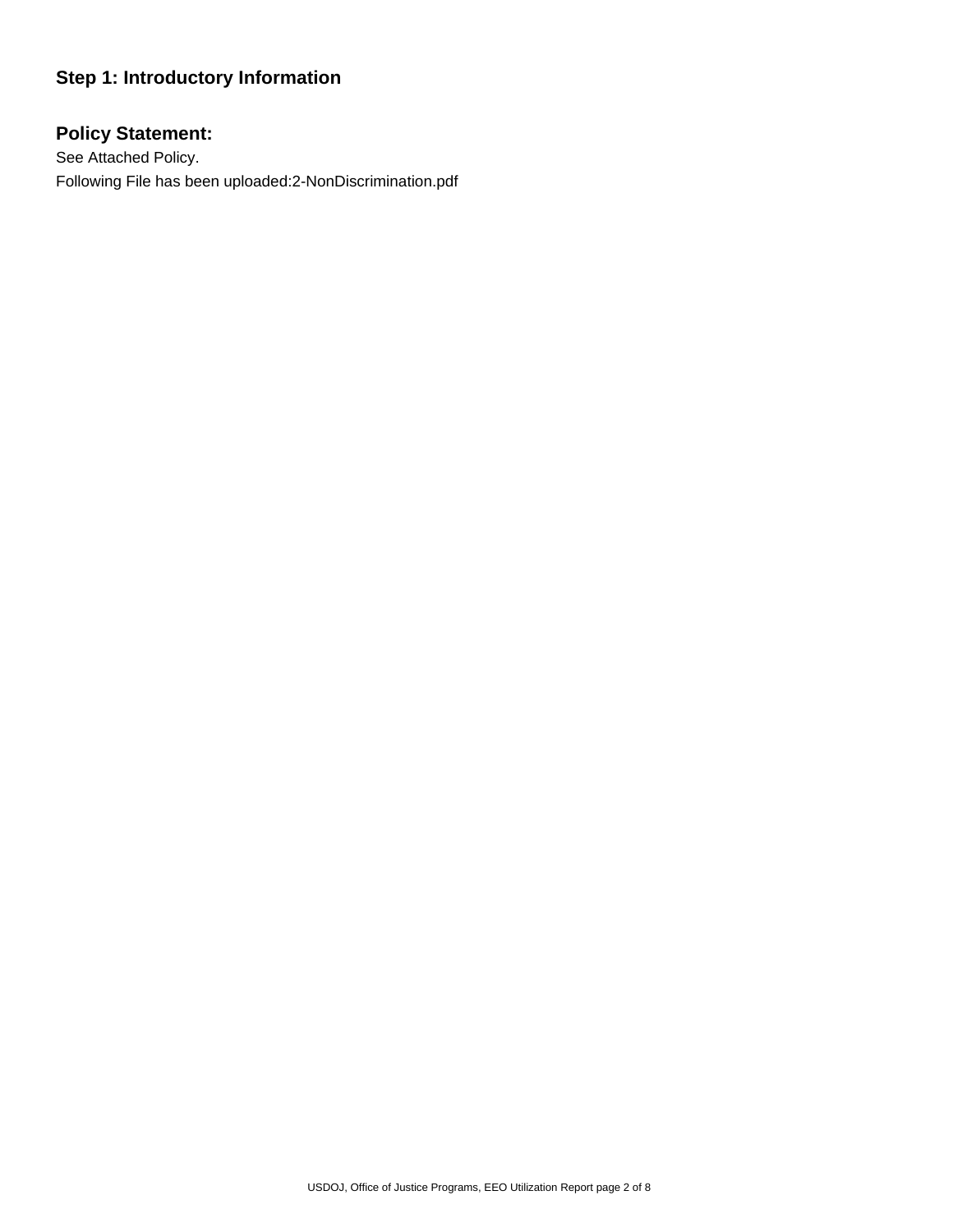## **Step 4b: Narrative of Interpretation**

The County of Bucks Human Resources department has reviewed the utilization analysis chart and identified the following:

1. White females were significantly under-represented in the following categories: Technicians (-21%), and Protective Services: Non-Sworn (-32%).

2. Asian males were significantly under-represented in the Professionals (-2%), Technicians (-3%), and Administrative Support (-1%). Hispanic or Latino males were significantly under-represented in Service/ Maintenance (-7%). Also Black or African American males were significantly under-represented in Administrative Support (-1%).

3. Hispanic or Latino females were significantly under-represented in Service/Maintenance by (-3%). Asian females were significantly under-represented in only Administrative Support (-1%).

4. White males are significantly under-represented in the Officials/Administrators (-16%), Professionals (-17%), Technicians (-12%) and Administrative Support (-15%).

In reviewing the 2019 EEOP Utilization Report in comparison to what the County of Bucks submitted in 2017, we are able to show significant improvements in Hispanic or Latino females & males in Administrative Support. We have also seen improvements in white females in Protective Service: Sworn and Service/Maintenance.

# **Step 5: Objectives and Steps**

## **1. To encourage white females to apply for vacancies in Technicians and Protective Services: Non-Sworn.**

a. Review the composition of the applicant pool for all vacancies in these job categories in to determine whether white female applicants were under-represented.

b. Women employee who are qualified or can become qualified through training will be considered for promotions.

c. All individuals will be promoted based on their based on their ability, skills and experience.

d. Continue to have recruitment efforts at local colleges through Bucks and surrounding Counties and post open positions on Indeed to reach additional candidates.

## **2. Our objective is to provide equal opportunities for Asian males when our organizations fills vacancies in Professionals, Technicians, and Administrative Support.**

a. Analyze applicant pool to determine if Asians were present and if any identifiable obstacles in the selection process.

b. Research different recruitment sources for underutilized area to post open positions. External job postings will be posted on www.buckscounty.org. The placement of advertisements in local newspapers, publications, and appropriate professional and technical journals will be determined by the vacancy and the Countys workforce.

c. All individuals will be promoted based on their based on their ability, skills and experience.

d. Continue to have recruitment efforts at local colleges through Bucks and surrounding Counties and post open positions on additional websites to reach additional candidates. The County is using Indeed.com and LinkedIn to post open positions within the workforce. We have also utilized the County Facebook page to promote openings to a wider population.

e. All employment decisions will be consistent with the principles of EEO. The Countys hiring practice is that officials and managers recruit, appoint, train, evaluate, and promote personnel on the basis of merit and qualifications without regard to race, color, religion, political ideas, sex, sexual orientation, age, marital status, physical or mental disability, or national origin.

## **3. Our objective is to provide equal opportunities for minorities when our organization fills vacancies that become available in the Protective Services category.**

a. Minority and women employee who are qualified or can become qualified through training will be considered for promotions.

b. Continue to have recruitment efforts at local colleges through Bucks and surrounding Counties and post open positions on Indeed to reach additional candidates.

c. The County of Bucks does not discriminate against any person because of race, color, creed, religion, sex, ancestry, national origin, nationality, age, marital, familial, veteran status, sexual orientation or preference, or the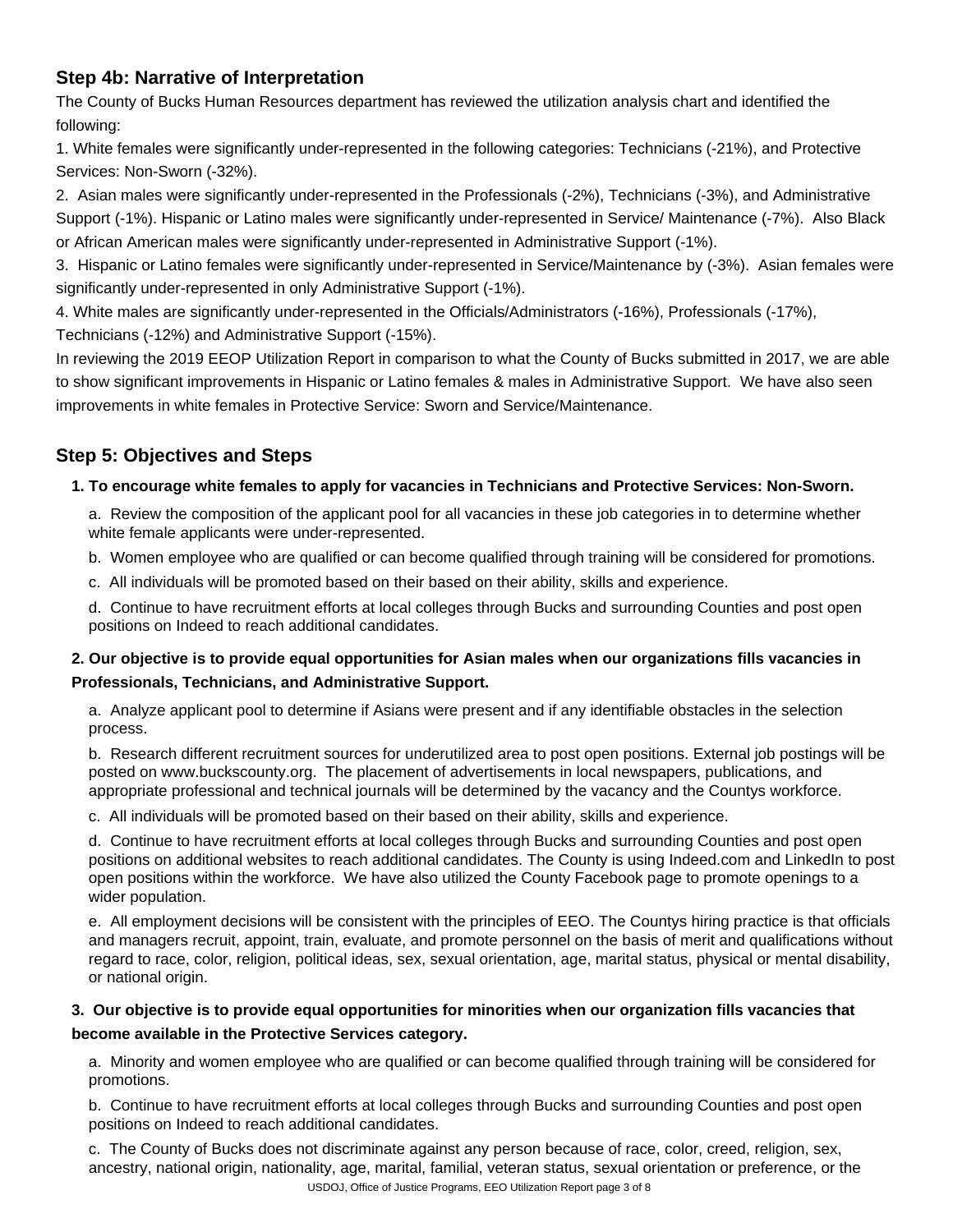presence of a non-job-related medical condition, handicap or disability, or any other legally protected status.

d. Management will continue to communicate that it does not tolerate or permit harassment of any employee because of race, color religion, sex, national origin or any other protected class.

#### **Step 6: Internal Dissemination**

The County of Bucks will post notices on the County of Bucks internet and intranet site providing information as to how a copy of the EEOP can be requested. All new hires will be trained on non-discrimination, anti-harassment and antibullying during their new hire orientation. Bucks County encourages employees to bring questions or complaints to Human Resources that includes a written reporting procedures. After the 2019 EEOP Utilization Report has been approved it will be disseminated electronically to appropriate management Staff. A copy of the EEOP Utilization Report can be requested at the Human Resources office or on the County website.

### **Step 7: External Dissemination**

A copy of the EEOP Utilization Report can be requested at the Human Resources office or on the County website.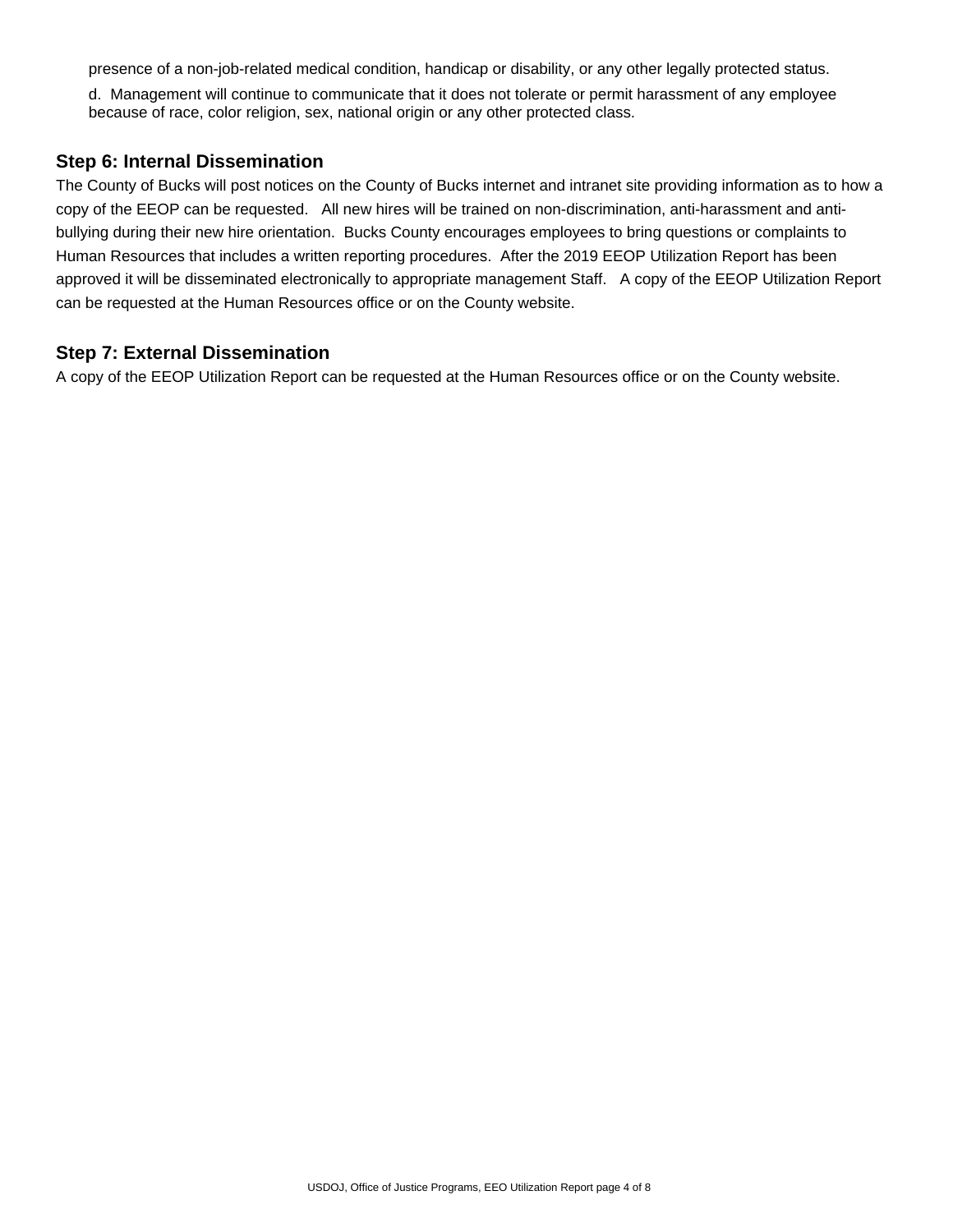#### **Utilization Analysis ChartRelevant Labor Market: Bucks County, Pennsylvania**

|                                           |                |                       |                                        |                                           | Male     |                                                       |                         | Female |                  |                       |                                 |                                           |          |                                                       |                         |       |
|-------------------------------------------|----------------|-----------------------|----------------------------------------|-------------------------------------------|----------|-------------------------------------------------------|-------------------------|--------|------------------|-----------------------|---------------------------------|-------------------------------------------|----------|-------------------------------------------------------|-------------------------|-------|
| Job Categories                            | White          | Hispanic<br>or Latino | <b>Black or</b><br>African<br>American | American<br>Indian or<br>Alaska<br>Native | Asian    | Native<br>Hawaiian<br>or Other<br>Pacific<br>Islander | Two or<br>More<br>Races | Other  | White            | Hispanic<br>or Latino | Black or<br>African<br>American | American<br>Indian or<br>Alaska<br>Native | Asian    | Native<br>Hawaiian<br>or Other<br>Pacific<br>Islander | Two or<br>More<br>Races | Other |
| Officials/Administrators                  |                |                       |                                        |                                           |          |                                                       |                         |        |                  |                       |                                 |                                           |          |                                                       |                         |       |
| Workforce #/%                             | 80/42%         | 1/1%                  | 0/0%                                   | 0/0%                                      | 0/0%     | 0/0%                                                  | 0/0%                    | 0/0%   | 105/56%          | 0/0%                  | 2/1%                            | 0/0%                                      | 1/1%     | 0/0%                                                  | 0/0%                    | 0/0%  |
| CLS #/%                                   | 18,640/58<br>℅ | 410/1%                | 550/2%                                 | 0/0%                                      | 600/2%   | 0/0%                                                  | 60/0%                   | 15/0%  | 10,790/34<br>%   | 250/1%                | 420/1%                          | 0/0%                                      | 305/1%   | 0/0%                                                  | 110/0%                  | 10/0% |
| Utilization #/%                           | $-16%$         | $-1%$                 | $-2%$                                  | 0%                                        | $-2%$    | 0%                                                    | $-0%$                   | $-0%$  | 22%              | $-1%$                 | $-0%$                           | 0%                                        | $-0%$    | 0%                                                    | $-0%$                   | $-0%$ |
| <b>Professionals</b>                      |                |                       |                                        |                                           |          |                                                       |                         |        |                  |                       |                                 |                                           |          |                                                       |                         |       |
| Workforce #/%                             | 119/19%        | 3/0%                  | 8/1%                                   | 0/0%                                      | 3/0%     | 0/0%                                                  | 2/0%                    | 0/0%   | 430/69%          | 15/2%                 | 27/4%                           | 0/0%                                      | 11/2%    | 0/0%                                                  | 1/0%                    | 0/0%  |
| CLS #/%                                   | 16,655/36<br>℅ | 325/1%                | 725/2%                                 | 0/0%                                      | 1,270/3% | 0/0%                                                  | 60/0%                   | 45/0%  | 24,475/53<br>℅   | 465/1%                | 935/2%                          | 25/0%                                     | 805/2%   | 0/0%                                                  | 65/0%                   | 80/0% |
| Utilization #/%                           | $-17%$         | $-0%$                 | $-0%$                                  | 0%                                        | $-2%$    | 0%                                                    | 0%                      | $-0%$  | 16%              | 1%                    | 2%                              | $-0%$                                     | 0%       | 0%                                                    | 0%                      | $-0%$ |
| <b>Technicians</b>                        |                |                       |                                        |                                           |          |                                                       |                         |        |                  |                       |                                 |                                           |          |                                                       |                         |       |
| Workforce #/%                             | 65/20%         | 1/0%                  | 12/4%                                  | 0/0%                                      | 2/1%     | 0/0%                                                  | 0/0%                    | 0/0%   | 92/28%           | 3/1%                  | 144/44%                         | 0/0%                                      | 6/2%     | 3/1%                                                  | 2/1%                    | 0/0%  |
| CLS #/%                                   | 2,225/32<br>%  | 105/2%                | 105/2%                                 | 80/1%                                     | 220/3%   | 0/0%                                                  | 15/0%                   | 0/0%   | 3,380/49<br>$\%$ | 105/2%                | 435/6%                          | 0/0%                                      | 260/4%   | 0/0%                                                  | 0/0%                    | 0/0%  |
| Utilization #/%                           | $-12%$         | $-1%$                 | 2%                                     | $-1%$                                     | $-3%$    | 0%                                                    | $-0%$                   | 0%     | $-21%$           | $-1%$                 | 37%                             | 0%                                        | $-2%$    | 1%                                                    | 1%                      | 0%    |
| <b>Protective Services:</b><br>Sworn      |                |                       |                                        |                                           |          |                                                       |                         |        |                  |                       |                                 |                                           |          |                                                       |                         |       |
| Workforce #/%                             | 103/85%        | 2/2%                  | 6/5%                                   | 1/1%                                      | 1/1%     | 0/0%                                                  | 0/0%                    | 0/0%   | 7/6%             | 1/1%                  | 0/0%                            | 0/0%                                      | 0/0%     | 0/0%                                                  | 0/0%                    | 0/0%  |
| CLS #/%                                   | 1,795/76<br>℅  | 20/1%                 | 110/5%                                 | 0/0%                                      | 60/3%    | 0/0%                                                  | 10/0%                   | 0/0%   | 225/10%          | 30/1%                 | 75/3%                           | 0/0%                                      | 0/0%     | 35/1%                                                 | 0/0%                    | 0/0%  |
| Utilization #/%                           | 9%             | 1%                    | 0%                                     | 1%                                        | $-2%$    | 0%                                                    | $-0%$                   | 0%     | $-4%$            | $-0%$                 | $-3%$                           | 0%                                        | 0%       | $-1%$                                                 | 0%                      | 0%    |
| <b>Protective Services: Non-</b><br>sworn |                |                       |                                        |                                           |          |                                                       |                         |        |                  |                       |                                 |                                           |          |                                                       |                         |       |
| Workforce #/%                             | 283/62%        | 11/2%                 | 41/9%                                  | 2/0%                                      | 2/0%     | 1/0%                                                  | 1/0%                    | 0/0%   | 89/19%           | 8/2%                  | 17/4%                           | 0/0%                                      | 3/1%     | 0/0%                                                  | 0/0%                    | 0/0%  |
| Civilian Labor Force #/%                  | 230/42%        | 0/0%                  | 25/5%                                  | 0/0%                                      | 0/0%     | 0/0%                                                  | 0/0%                    | 0/0%   | 280/51%          | 10/2%                 | 0/0%                            | 0/0%                                      | 0/0%     | 0/0%                                                  | 0/0%                    | 0/0%  |
| Utilization #/%                           | 20%            | 2%                    | 4%                                     | 0%                                        | 0%       | 0%                                                    | 0%                      | 0%     | $-32%$           | $-0%$                 | 4%                              | 0%                                        | 1%       | 0%                                                    | 0%                      | 0%    |
| <b>Administrative Support</b>             |                |                       |                                        |                                           |          |                                                       |                         |        |                  |                       |                                 |                                           |          |                                                       |                         |       |
| Workforce #/%                             | 120/17%        | 3/0%                  | 6/1%                                   | 0/0%                                      | 1/0%     | 1/0%                                                  | 0/0%                    | 0/0%   | 528/76%          | 11/2%                 | 23/3%                           | 1/0%                                      | 1/0%     | 0/0%                                                  | 1/0%                    | 0/0%  |
| CLS #/%                                   | 25,660/33      | 995/1%                | 1,600/2%                               | 20/0%                                     | 960/1%   | 0/0%                                                  | 110/0%                  | 100/0% |                  | 43,685/56 1,855/2%    | 1,980/3%                        | 60/0%                                     | 1,105/1% | 25/0%                                                 | 385/0%                  | 65/0% |

USDOJ, Office of Justice Programs, EEO Utilization Report page 5 of 8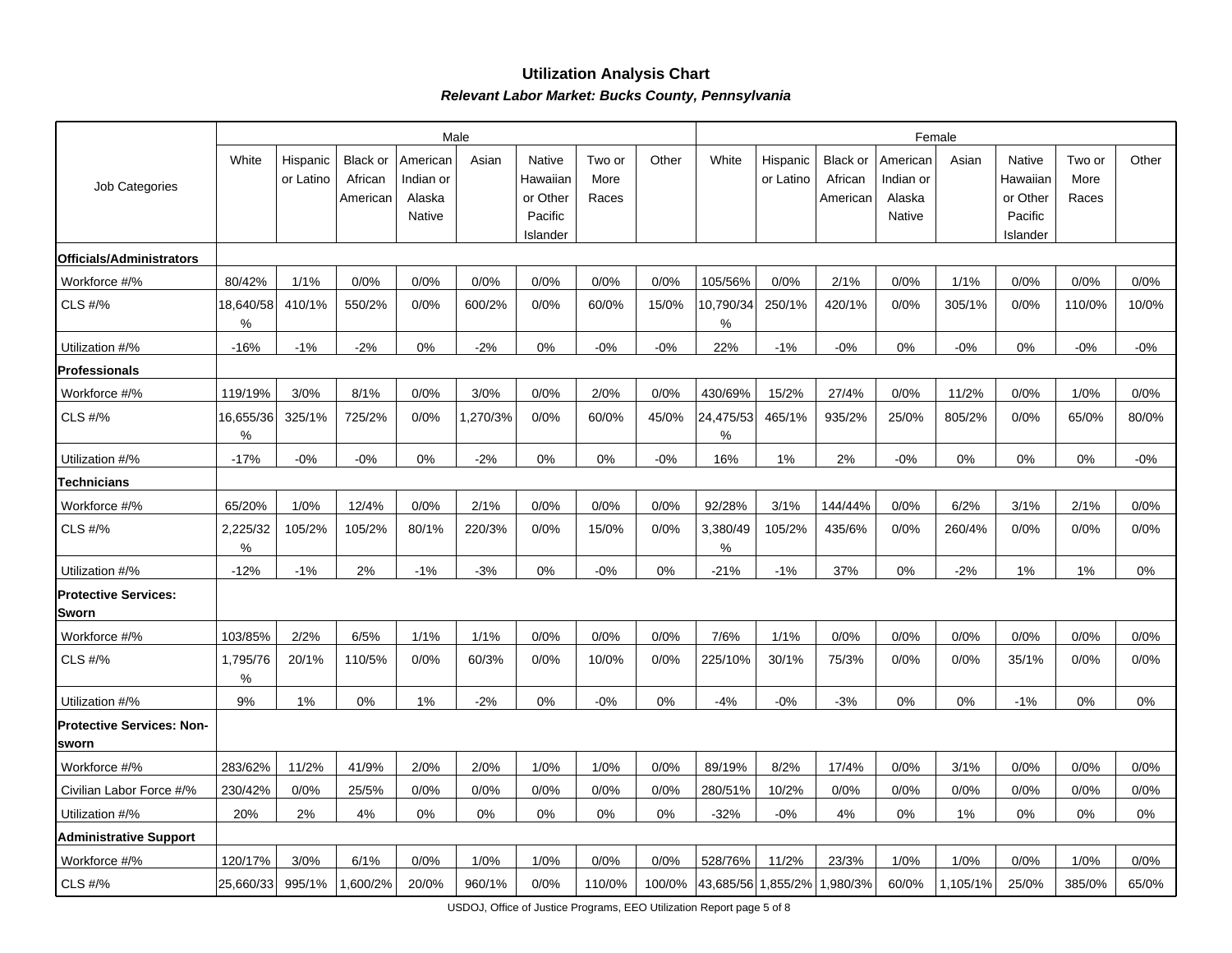|                      |        |                       |                                |                       | Male     |                     |                | Female |                         |                       |                     |                       |         |                     |                |        |
|----------------------|--------|-----------------------|--------------------------------|-----------------------|----------|---------------------|----------------|--------|-------------------------|-----------------------|---------------------|-----------------------|---------|---------------------|----------------|--------|
| Job Categories       | White  | Hispanic<br>or Latino | <b>Black or</b><br>African     | American<br>Indian or | Asian    | Native<br>Hawaiian  | Two or<br>More | Other  | White                   | Hispanic<br>or Latino | Black or<br>African | American<br>Indian or | Asian   | Native<br>Hawaiian  | Two or<br>More | Other  |
|                      |        |                       | American                       | Alaska                |          | or Other            | Races          |        |                         |                       | American            | Alaska                |         | or Other            | Races          |        |
|                      |        |                       |                                | Native                |          | Pacific<br>Islander |                |        |                         |                       |                     | Native                |         | Pacific<br>Islander |                |        |
|                      | %      |                       |                                |                       |          |                     |                |        | $\%$                    |                       |                     |                       |         |                     |                |        |
| Utilization #/%      | -15%   | $-1%$                 | $-1%$                          | $-0%$                 | $-1%$    | 0%                  | $-0%$          | $-0%$  | 20%                     | $-1%$                 | 1%                  | 0%                    | $-1%$   | $-0%$               | $-0%$          | $-0%$  |
| <b>Skilled Craft</b> |        |                       |                                |                       |          |                     |                |        |                         |                       |                     |                       |         |                     |                |        |
| Workforce #/%        | 59/94% | 1/2%                  | 1/2%                           | 0/0%                  | 0/0%     | 0/0%                | 0/0%           | 0/0%   | 2/3%                    | 0/0%                  | 0/0%                | 0/0%                  | 0/0%    | 0/0%                | 0/0%           | 0/0%   |
| CLS #/%              | %      | 19,505/86 1,155/5%    | 550/2%                         | 15/0%                 | 295/1%   | 25/0%               | 74/0%          | 80/0%  | 710/3%                  | 50/0%                 | 45/0%               | 0/0%                  | 105/0%  | 0/0%                | 0/0%           | 25/0%  |
| Utilization #/%      | 7%     | -4%                   | $-1%$                          | $-0%$                 | $-1%$    | $-0\%$              | $-0%$          | $-0%$  | 0%                      | $-0%$                 | $-0%$               | 0%                    | $-0%$   | 0%                  | 0%             | $-0\%$ |
| Service/Maintenance  |        |                       |                                |                       |          |                     |                |        |                         |                       |                     |                       |         |                     |                |        |
| Workforce #/%        | 76/56% | 1/1%                  | 6/4%                           | 0/0%                  | 0/0%     | 0/0%                | 1/1%           | 0/0%   | 44/32%                  | 0/0%                  | 6/4%                | 0/0%                  | 0/0%    | 1/1%                | 1/1%           | 0/0%   |
| $CLS$ #/%            | %      |                       | 30,195/44  5,160/8%   3,355/5% | 105/0%                | 1,335/2% | 20/0%               | 260/0%         | 50/0%  | 21,860/32 2,265/3%<br>% |                       | 1,985/3%            | 10/0%                 | ,290/2% | 20/0%               | 185/0%         | 65/0%  |
| Utilization #/%      | 12%    | $-7%$                 | $-1%$                          | $-0%$                 | $-2%$    | $-0\%$              | 0%             | $-0%$  | 0%                      | $-3%$                 | 1%                  | $-0%$                 | $-2%$   | 1%                  | 0%             | -0%    |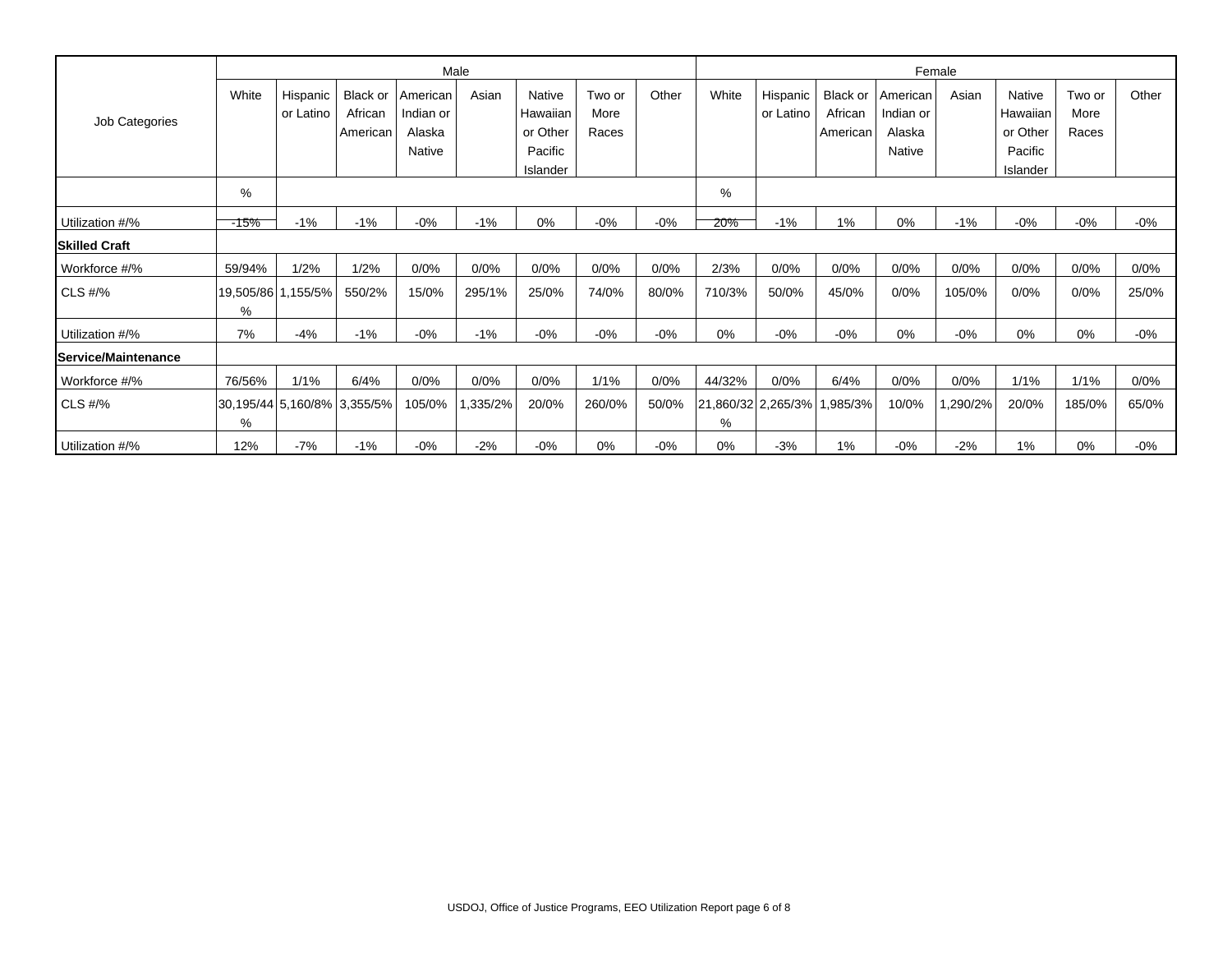#### **Significant Underutilization Chart**

|                                   |       |           |          | Male      |       |          |        | Female |       |           |          |                     |       |          |        |       |
|-----------------------------------|-------|-----------|----------|-----------|-------|----------|--------|--------|-------|-----------|----------|---------------------|-------|----------|--------|-------|
| Job Categories                    | White | Hispanic  | Black or | American  | Asian | Native   | Two or | Other  | White | Hispanic  |          | Black or   American | Asian | Native   | Two or | Other |
|                                   |       | or Latino | African  | Indian or |       | Hawaiian | More   |        |       | or Latino | African  | Indian or           |       | Hawaiian | More   |       |
|                                   |       |           | American | Alaska    |       | or Other | Races  |        |       |           | American | Alaska              |       | or Other | Races  |       |
|                                   |       |           |          | Native    |       | Pacific  |        |        |       |           |          | Native              |       | Pacific  |        |       |
|                                   |       |           |          |           |       | Islander |        |        |       |           |          |                     |       | Islander |        |       |
| Officials/Administrators          | V     |           |          |           |       |          |        |        |       |           |          |                     |       |          |        |       |
| Professionals                     | V     |           |          |           | ✓     |          |        |        |       |           |          |                     |       |          |        |       |
| Technicians                       | V     |           |          |           | ✓     |          |        |        | ✓     |           |          |                     |       |          |        |       |
| <b>IProtective Services: Non-</b> |       |           |          |           |       |          |        |        | ✓     |           |          |                     |       |          |        |       |
| <b>Sworn</b>                      |       |           |          |           |       |          |        |        |       |           |          |                     |       |          |        |       |
| <b>Administrative Support</b>     | ✓     |           | ✓        |           | ✓     |          |        |        |       |           |          |                     | ✔     |          |        |       |
| Service/Maintenance               |       | ✔         |          |           |       |          |        |        |       | ✔         |          |                     |       |          |        |       |